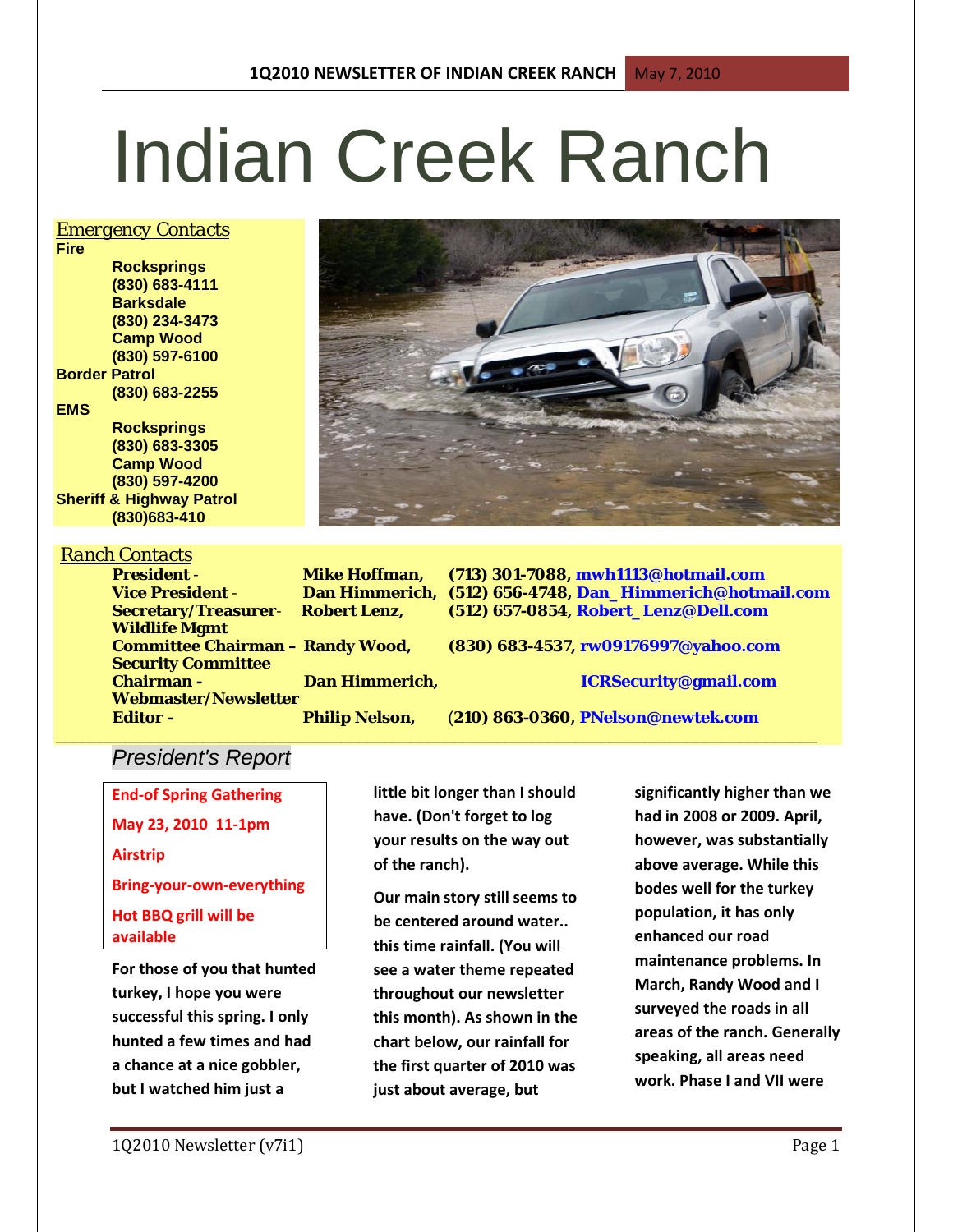

**in decent shape, but the rest of the ranch had areas that require significant work - both material and grading.** 

**Our road maintenance plan for 2010 is the following:**

**- in June or July, after the first peak in rainfall for the year has been reached, we will address the majority of the problems with one or two days of material delivery followed by several days of grading**

**- priority will be given to the main road (since this affects the majority of landowners) but there is enough money in the budget to handle 80- 90% of the problem areas of the ranch with this first** 

**pass. We should be able to address all the long-haul hills that have problems in all phases with this pass.**

**- a second (hopefully just grading) campaign can be done later in the year (or early next year if it interferes with hunting season) after the second rainfall peak has been reached, but with a much smaller work scope (mainly areas that weren't graded in the first pass and any emergency repair areas).**

**For those of you in the western side of Phase VII, you may have noticed a few minor blackpipe changes if your storage tanks were near the road. Randy and I** 

**pulled the blackpipe up some of the hills to reduce stress points that have developed over the last few years. This will help reduce future maintenance by relieving pressure on some of those T-connections and on your storage tanks, but it also may have pulled up some of the blackpipe that you had buried across your drive-ways. I apologize for this inconvenience.**

**Dan will talk more about the water system but I do want to say that if we, collectively, do not manage our water use and valve shut-off we may be forced in the future to implement water rationing, association**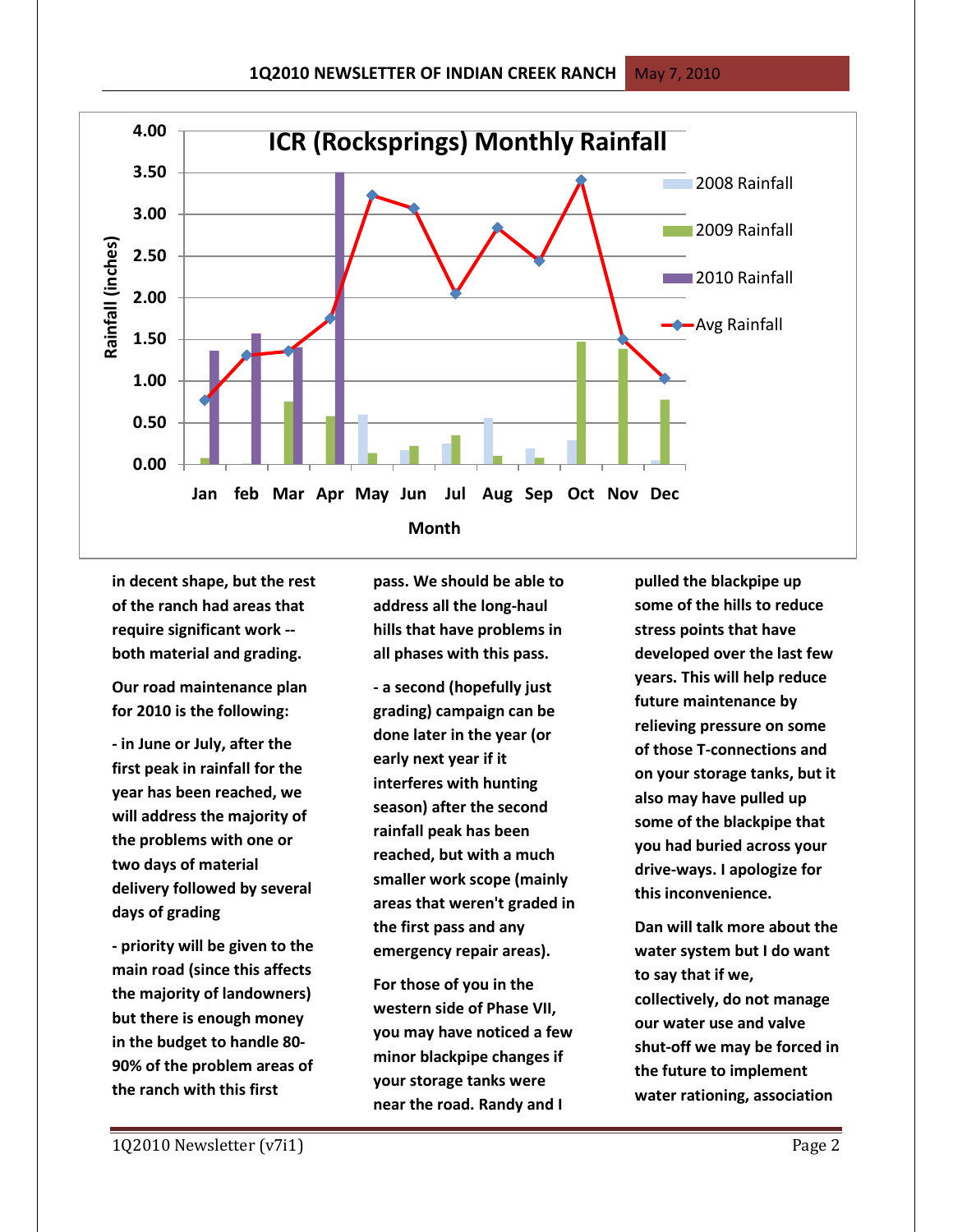#### **1Q2010 NEWSLETTER OF INDIAN CREEK RANCH May 7, 2010**



**fee increases (to drill new wells), or fees for extraordinary use of water or all of the above. I am sure none of us want to have to deal with any of these. We are not there yet, but if we don't change our collective** 



**behavior now, we will be faced with exactly that situation.**

**On a final note, we have received about 85% of our annual dues, but still have 15% outstanding. If you** 



**haven't paid your association dues yet, please do so immediately. Our ability to do road maintenance and water system repairs for the whole year relies on payment of these dues.**

 **Mike**

# *Vice President's Report*

**We've made it through the freeze season, and as many of you know, we had dozens of line breaks, valve breaks, and other problems with the system. I again want to salute Randy Woods for his tireless work to get our systems back on-line as fast as possible. I remember one afternoon spent tagging along with Randy "Aoudad" Woods as he jumped fences, hiked up and down ridges following water lines until we found breaks. He's a few years (like 25) older than me, and I was toast by the time we were finished!**

**Summer is approaching, and we're all going to start using water more regularly in our supplemental watering** 

**programs, and there is one critical practice that I have to reinforce. Part of the water system maintenanceimprovement program started a couple of years ago was the placing of cut-off valves at the point where a land-owner's line intersects the main line. This enables us to visually check whether individual landowner valves are on or off, without having to walk onto anyone's property.**

**It is each land-owner's responsibility to ensure that his/her cut-off valve is turned OFF when he/she leaves the ranch. Also, walk your lines. The recent freeze may have done more than just damage valves. Our wells are relatively shallow, and take a long time to fill the storage tanks. One** 

*\_\_\_\_\_\_\_\_\_\_\_\_\_\_\_\_\_\_\_\_\_\_\_\_\_\_\_\_\_\_\_\_\_\_\_\_\_\_\_\_\_\_\_\_\_\_\_\_\_\_\_\_\_\_\_\_* **open valve that allows water to run unchecked out of the system (which happens if there's a break in the private tract-owners system, hogs snap off a valve, or illegals puncture a line) will drain that part of the system in less than a day. It will trigger the pumps, they'll run full-time until they burn out.**

> **What I'm getting to is that the enforcement of the "valve off when you leave" policy is critical. Forget this one, and you could cause the association to have to spend thousands of dollars on new pump parts. Turn your valves off. Please.**

**By now everyone should have filed their A1A Annual Reports. If you've worked in good faith**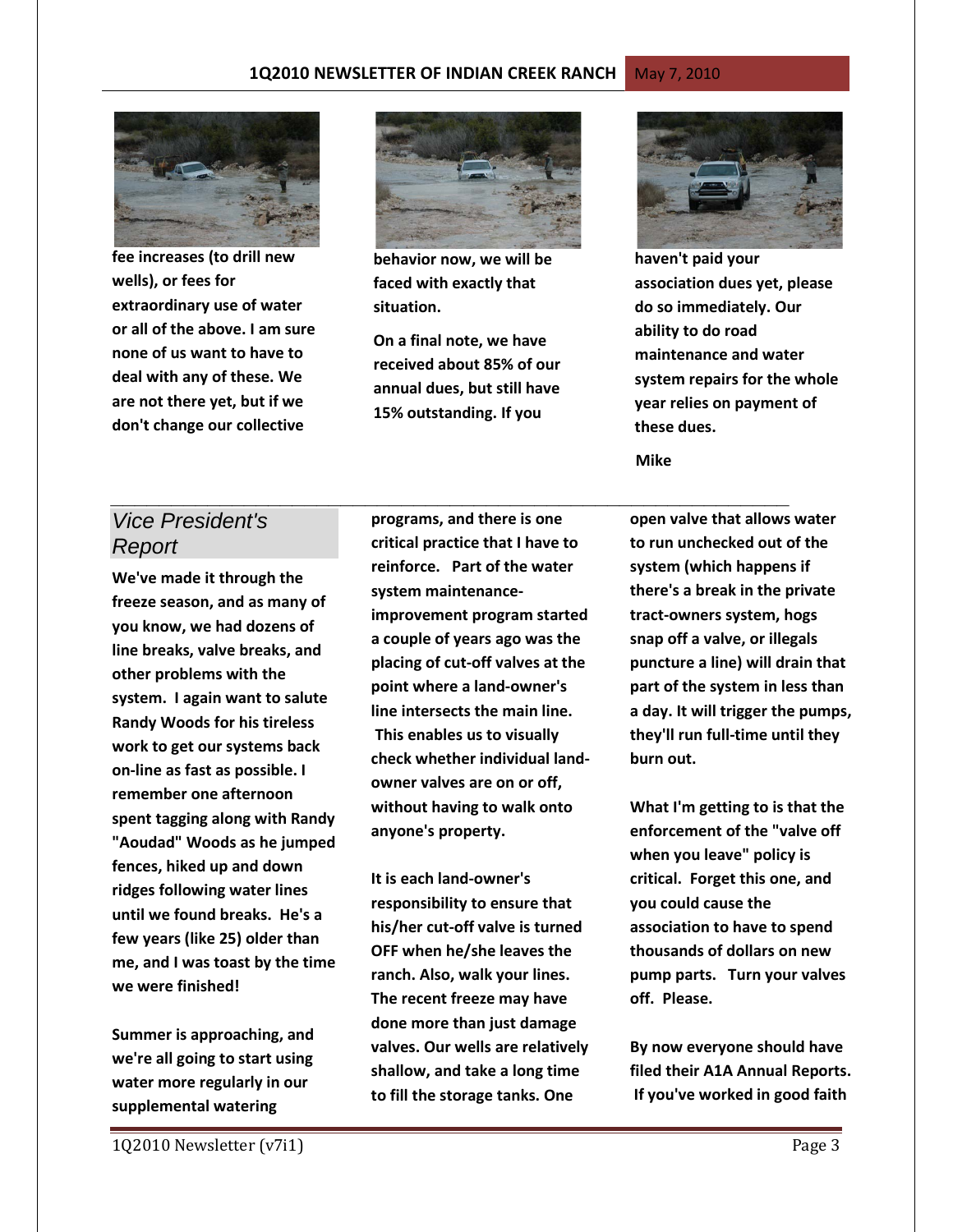# *Vice Presidents Report (cont* **.)**

**on your ranch, followed the rules, did 2009 work in 2009, filed on time, and still are denied, we'd like to know.** 

**Please send a brief note to a board member if you've filed and been denied (and for pete's sake, if you have been denied, protest!)** 

 **Dan**



## *Security Report*

#### **Illegal Aliens**

**With hunting season past, we continue to see an increase in illegal alien traffic on the ranch. Please report all incidents and sightings to the Border Patrol. They might not be able to catch those that move through, but they can identify patterns and may adjust their patrol routes to respond to activity increases in specific areas. It is in everyone's best interest to report activity and help with Ranch security.** 

#### **Contractor Locks**

**It is still common to drive up to our main entrance gate to find it standing wide open and unlocked. This promotes poaching and vandalism within the ranch. Please lock the gate when entering and leaving,** 

**and if you find it open, shut it and lock it.**

**\_\_\_\_\_\_\_\_\_\_\_\_\_\_\_\_\_\_\_\_\_\_\_\_\_\_\_\_\_\_\_\_\_\_\_\_\_\_\_\_\_\_\_\_\_\_\_\_\_\_\_\_\_\_\_\_\_\_\_\_\_\_\_\_\_\_\_\_\_\_\_\_\_\_\_\_\_\_\_\_\_\_\_**

**As summer approaches, landowners construction activities are increasing. It is important to use combination contractor locks on the gate to allow contractor access without compromising ranch security. There are several rules you should follow when installing contractor locks:**

**1. Notify a Board Member, giving the approximate time the lock will be on the gate and the combination (the longstanding rule of thumb is to have contractors locks on the gate for less than a month)**

**2.Install the lock properly and make sure the contractors relock it properly. Install the lock as another link in the chain. Do not bypass any other locks.**

**\_\_\_\_\_\_\_\_\_\_\_\_\_\_\_\_\_\_\_\_\_\_\_\_\_\_\_\_\_\_\_\_\_\_\_\_\_\_\_\_\_\_\_\_\_\_\_\_\_\_\_\_\_\_\_\_\_\_\_\_\_\_\_\_\_\_\_\_\_\_\_\_\_\_\_\_\_\_\_\_\_\_\_**

#### **3. DO NOT BYPASS THE**

**ASSOCIATION LOCK. This has happened recently resulting in a landowner being locked out of the ranch. This will result in your lock being cut off and discarded, and some very irritated landowners(as well as contractors). If you have any questions about this, contact a Board Member.**

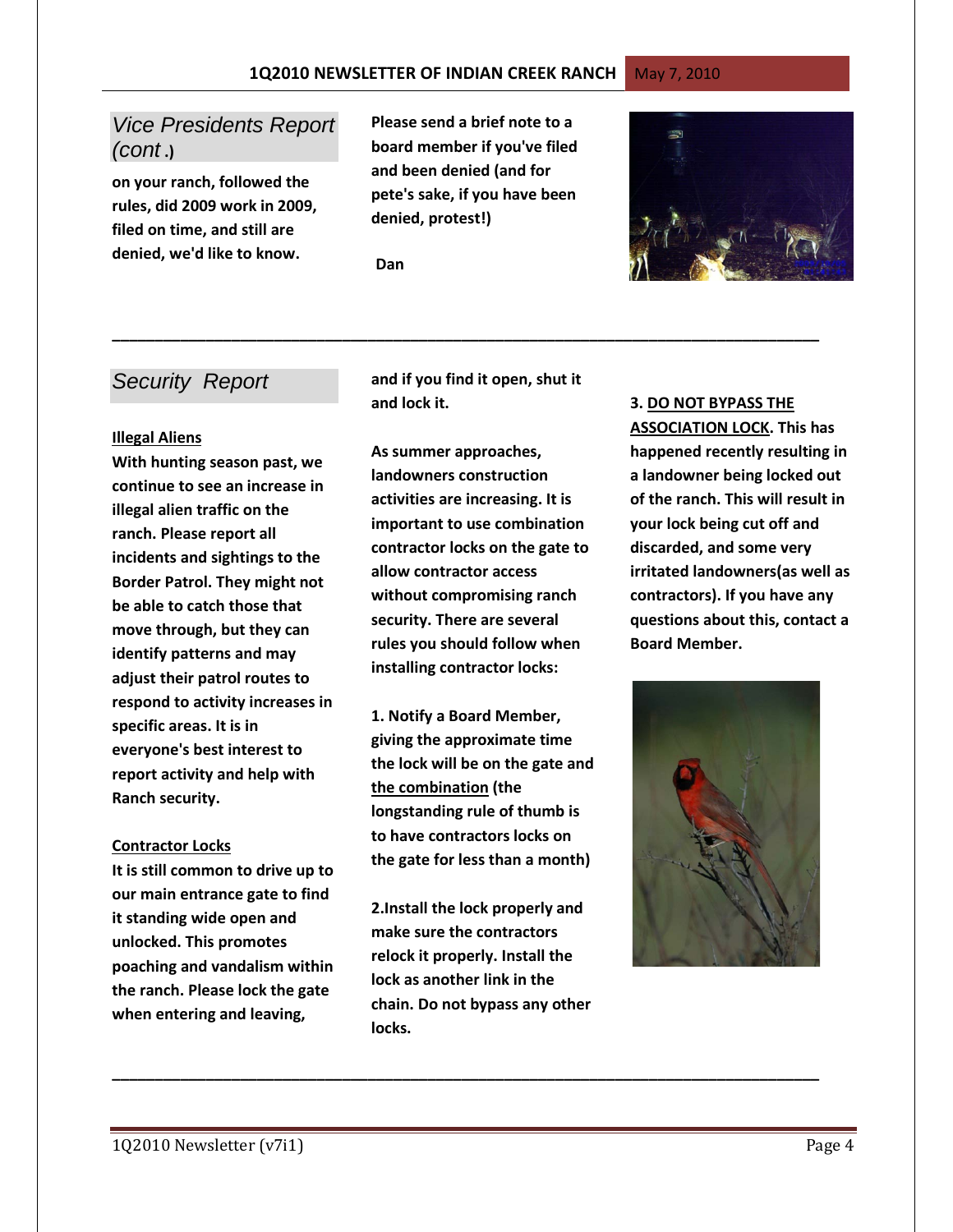# *Wildlife Committee Report*

**Well, we prayed for rain...**

**Indian Creek Ranch is as green as we have seen itincluding 2007, our 42 inch rainfall year. The bad news is that the road system has taken a hit. Some of the 4+ inches of rain on April 15 came down in a torrent producing flooding conditions. One truck got caught in the first water crossing and had to be pulled out by a neighbor with a tractor. Then, less than a week later we had another 1+ inches including significant hail. The ground was white and lots of leaves were beaten off the trees. One owner experienced holes in his roof.** 

**The good news is that the wildlife have a virtual cafeteria from which to choose. Protein consumption at our free choice feeder is down to** 





**about 10 pounds per day. Deer visitation is also very light.** 

**The wet conditions are also producing lots of bugs--I am not pleased, but it should be great for for the turkey poult crop. Poults require insects as a protein source for the first 2+ weeks after hatch. The last two years were dry and the poult crop was poor. This year looks great.** 

**Some of you know that we found a turkey nest by the road in the first ravine crossing and had monitored it from 3 eggs to 12 eggs. Then came the flood waters to wash the eggs from the nest. I found 6 of the eggs the next morning and returned them to the now bare ground nest. The hen continued to sit on them for about 4 days. Then the eggs totally vanished. Experts tell us that predators would have left bits of eggshell.** 

**Nothing remained. We speculate that someone spotted the nest from the road and took the eggs. We are very disappointed.** 

**Good news--Ron Itz and Mike Ashby have volunteered to join the wildlife committee. As we move forward please feel free to bend their ears on any wildlife issue of importance to you.** 

**On that note the issue of elk management has been on lots of folks radar screen. I have heard from many the suggestion that we should back off on elk harvest until the herd improves significantly. Also, the last session of the legislature revised the definition of "livestock" to include elk. While all of the ramifications of this legislation are not clear, one possibility is that a plan to "manage" elk -ie "livestock" - on the ranch to harvest grass might be a part of our** 



**wildlife management plans. This is a question that I plan to pursue.**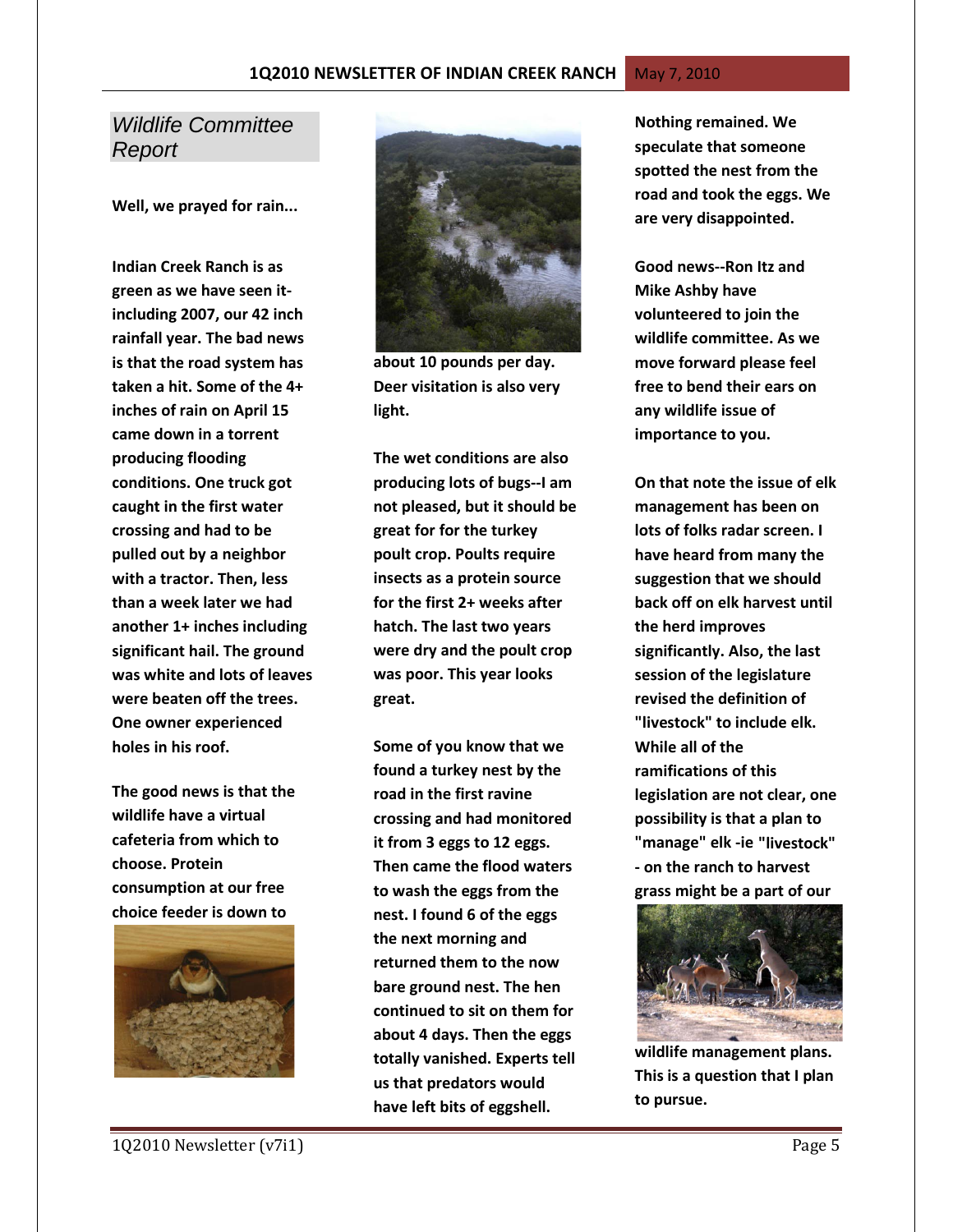#### **1Q2010 NEWSLETTER OF INDIAN CREEK RANCH** May 7, 2010

# *Wildlife Committee Report (cont.)*

**HOGS- While they seem to do well all the time, they normally do exceptionally well in wet conditions. We might expect larger litters** 

**and increased survival with the precipitation, so we need to be aggressive in our harvest efforts. One owner recently reported seeing a group of about 15 individuals ranging from 80 to 200 pounds. A 50 cal** 

**machine gun would have been handy.** 

**Please send me, Ron Itz or Mike Ashby any thoughts you have on wildlife management.**

**Randy**



# *Treasurer's Report*

**Much of what I had to say has already been covered, so I will just add that I hope everyone had a successful turkey season.**

**Also, if you haven't sent in your dues yet please do so. At the end of March we had only received 75% of the dues, but we have had some additional payments in April.**

**Robert**